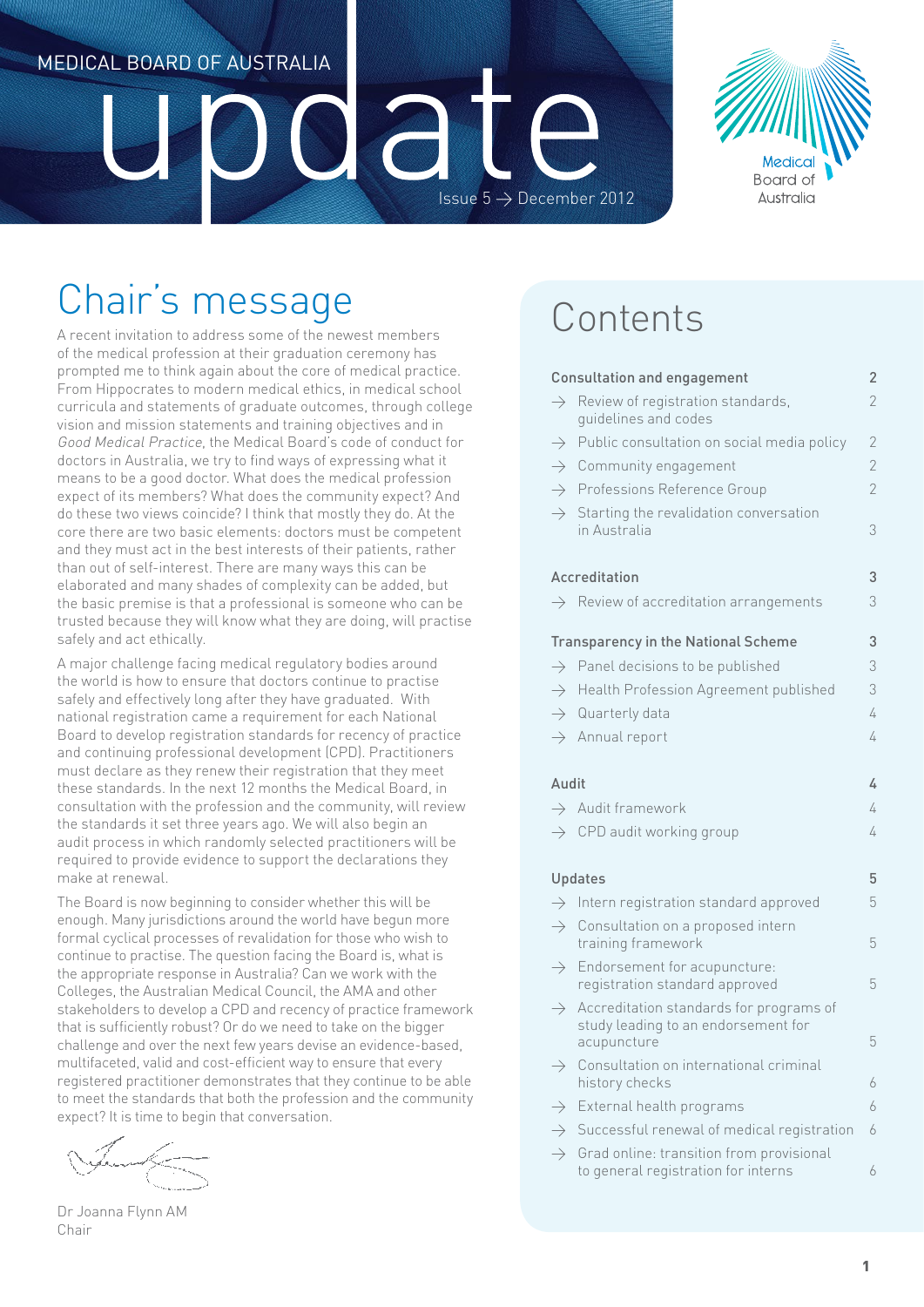## Consultations and engagement

One of the ways the Board protects the public is by developing standards, codes and guidelines for the profession. With the other National Boards in the National Registration and Accreditation Scheme (the National Scheme), the Medical Board has begun preparations for reviewing the registration standards, guidelines and codes that were developed before the National Scheme began.

The review of the standards will draw on the best available evidence and address issues that have been identified in the first three years of the National Scheme.

We will be seeking feedback during the public consultation phases of the reviews. This is expected to occur over several stages, starting in 2013. When registration standards, guidelines and codes are common to all or most of the National Boards, the consultation phase will be coordinated across the professions. This staggered approach aims to minimise the impact on stakeholders, particularly those who are common across professions, and maximise opportunities for thoughtful feedback.

Further information about the reviews will be included in forthcoming communiqués of Board meetings and promoted on the Board's website as they begin.

## **Review of registration standards, guidelines and codes**

Registration standards are developed by the Board and must be approved by the Australian Health Workforce Ministerial Council (Ministerial Council), while the Board develops and approves codes and guidelines.

From 2013, the Board is due to review the registration standards below. The first five standards are mandatory under the Health Practitioner Regulation National Law, as in force in each state and territory (the National Law) and some are the same across the National Boards in the National Scheme. These are:

- 1. the requirements for **professional indemnity insurance**
- 2. matters to be considered in deciding whether an individual's **criminal history** is relevant to the practice of medicine
- 3. requirements for **continuing professional development**
- 4. requirements about the **English language skills**  necessary for an applicant for registration to be suitable for registration, and
- 5. requirements in relation to the nature, extent, period and **recency** of any previous practice by applicants for registration.

The second set of standards is specific to medicine:

- 1. Limited registration for postgraduate training or supervised practice
- 2. Limited registration for area of need
- 3. Limited registration for teaching or research, and
- 4. Limited registration in the public interest.

The Board is also due to review:

- 1. Good Medical Practice a code of conduct for doctors in Australia
- 2. Guidelines for mandatory notifications, and
- 3. Guidelines for advertising of regulated health services.

#### **Public consultation on social media policy**

The Board will soon release a consultation paper on a draft social media policy, common to all National Boards.

A preliminary draft of the social media policy was released to some stakeholders for initial feedback, ahead of a wider public release. We aimed to 'road test' the initial draft for operational impact and major, unanticipated issues or concerns.

We were pleased to receive significant interest in the preliminary draft policy. We have reviewed the feedback and will use this to refine the next draft, which we expect to release for public consultation before the end of 2012. It will be published on the Board's website at www.medicalboard.gov.au under News.

#### **Community engagement**

The Australian Health Practitioner Regulation Agency (AHPRA), with the support of National Boards, has been progressively implementing a community engagement strategy aimed at increasing community awareness of, and participation in, the National Scheme. AHPRA has held community forums in most states and territories over the last six months, including a video-conference with community representatives from nine remote sites in Western Australia. A webinar (web-based seminar) will be scheduled for early 2013, for Australians living in rural and remote communities.

The forums provide an opportunity to meet members of the community, discuss issues about health practitioner regulation and learn where the community's interest lies. AHPRA has also entered into a partnership with the Consumer Health Forum of Australia (CHF) to engage with health consumers and the broader community. CHF is the national peak body representing the interests of Australian healthcare consumers.

The AHPRA and CHF partnership aims to:

- $\rightarrow$  raise community awareness of health practitioner regulation
- $\rightarrow$  increase community access to information about health practitioner regulation
- $\rightarrow$  facilitate community input into the development of standards, codes of practice, guidelines and policies for health practitioners, and
- $\rightarrow$  increase transparency, particularly in relation to the processes in place for managing complaints about registered health practitioners.

#### **Professions Reference Group**

To establish dialogue and engage effectively with the professions included in the National Scheme, AHPRA, supported by the National Boards, established a Professions Reference Group. It is made up of representatives of the professional associations for the professions included in the National Scheme, with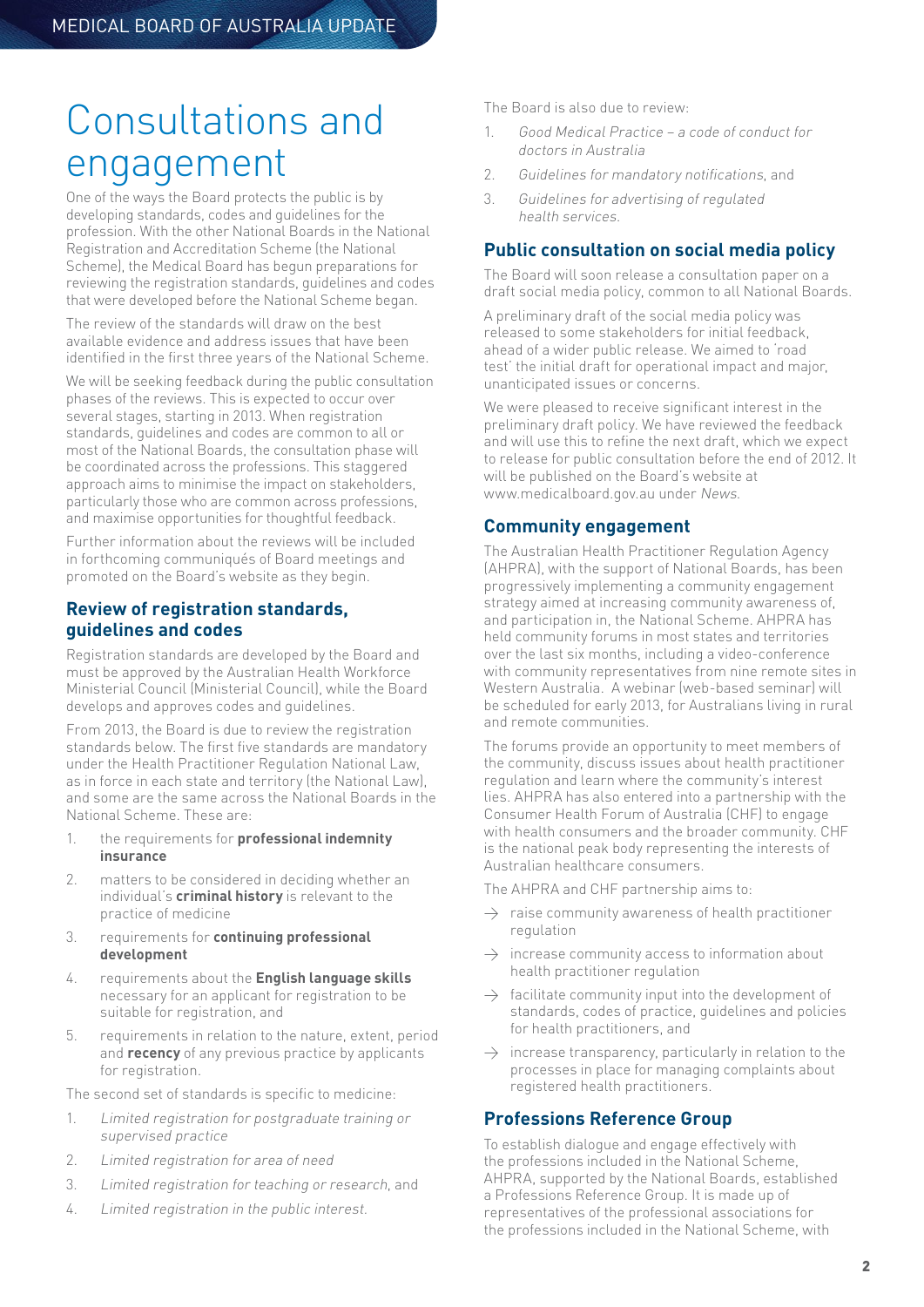participation from AHPRA's CEO and senior staff. The Australian Medical Association (AMA) is a member of the Professions Reference Group. The group meets quarterly, including two face-to-face meetings each year. During 2012, responsibility for chairing meetings was rotated between professional associations, an arrangement that is expected to continue.

Meetings provide an opportunity for AHPRA to brief the professions about its work and for the professions to ask questions about emerging issues relevant to the regulation of their professions. The group also provides expert advice to AHPRA in developing a range of information for practitioners.

During the year, AHPRA consulted with the Professions Reference Group on the development of the service charter; and sought advice on the nature and scope of information it is developing for practitioners about the notifications process. By working with the group, AHPRA has also been able to establish a practitioner consultative group, made up of individual practitioners nominated by their professional association who are willing to provide feedback on proposals and systems improvements, to inform change and improve services ahead of large-scale implementation.

#### **Starting the revalidation conversation in Australia**

Internationally in medicine and medical regulation, there is discussion about revalidation for medical practitioners and how it can support patient safety. The International Association of Medical Regulatory Authorities (IAMRA), defines revalidation as '...the process by which doctors have to regularly show that they are up to date, and fit to practise medicine. This will mean that they are able to keep their license to practise. Sometimes called "Recertification."'

The Board has decided to formally begin this conversation in Australia. It has not yet made any decisions or set a strategic course. It is committed to working with the profession, the community and other stakeholders about its approach, which will be informed through careful analysis of Australian data, our regulatory context and international research.

The Board expects to develop an initial discussion paper in 2013 and to consult widely with all interested stakeholders as the conversation about revalidation develops.

# Accreditation

## **Review of accreditation arrangements**

An important objective of the National Law is to facilitate the provision of high-quality education and training of health practitioners. The accreditation function is the primary way of achieving this. The National Law defines the respective roles of the Board and its appointed accreditation authority, the Australian Medical Council (AMC), in the accreditation of medical schools and medical specialist colleges.

Health Ministers first appointed the accreditation authorities for each of the 10 original professions in the National Scheme, before it began. The National Law requires National Boards to review the arrangements for the exercise of the accreditation functions by 30 June 2013. Given that there are already arrangements for accreditation in place, the review process for all of the original 10 National Boards has begun with an assessment of the way each accreditation authority has performed its functions.

The Board invited the AMC to indicate whether they wish to continue exercising accreditation functions for the medical profession and the AMC have confirmed that they do. The AMC has provided a comprehensive report to the Board and after reviewing the report, and taking into account the experience with the AMC over the past two years, the Board has formed a preliminary view that the current arrangements for the accreditation function are satisfactory and should continue.

The Board consulted with stakeholders on the Board's preliminary view of the accreditation arrangements. Stakeholder feedback indicates a high level of support for the AMC to continue exercising the accreditation function for the medical profession. The Board will consider the submissions before making a final decision.

The consultation documents are published on the Board's website at www.medicalboard.gov.au under News. Submissions will also be published shortly.

## Iransparency in the National Scheme

## **Panel decisions to be published**

When investigating a notification, state and territory boards of the Medical Board of Australia may refer a medical practitioner to a health panel hearing, or a performance and professional standards panel hearing, consistent with the National Law.

In the Update of December 2011, the Board provided information about panel hearings: how they are conducted, what kinds of matters are referred and what is involved. This information is also published on the website under Notifications. Panel hearings are not open to the public and the name of the practitioner is not published.

The Board will publish de-identified summaries of panel hearings on its website at www.medicalboard.gov.au, also under Notifications. It is a requirement of the National Law (section 232) to publish a record of adjudication decisions. Already, links to tribunal decisions about registered practitioners are published on the AHPRA website.

The Board believes it is in the public interest to publish this information about its work in protecting the public, in a way that does not identify individual practitioners but which clearly describes the issues practitioners face and how these are dealt with by the Board.

The Board encourages medical professionals to review these summaries, as part of their continuing education.

## **Health Profession Agreement published**

The Board and AHPRA have now published the Health Profession Agreement that outlines the services that AHPRA will provide to the Board in 2012/13. Under the National Law, the Board and AHPRA work in partnership to implement the National Scheme, each with specific roles, powers and responsibilities set down in the National Law.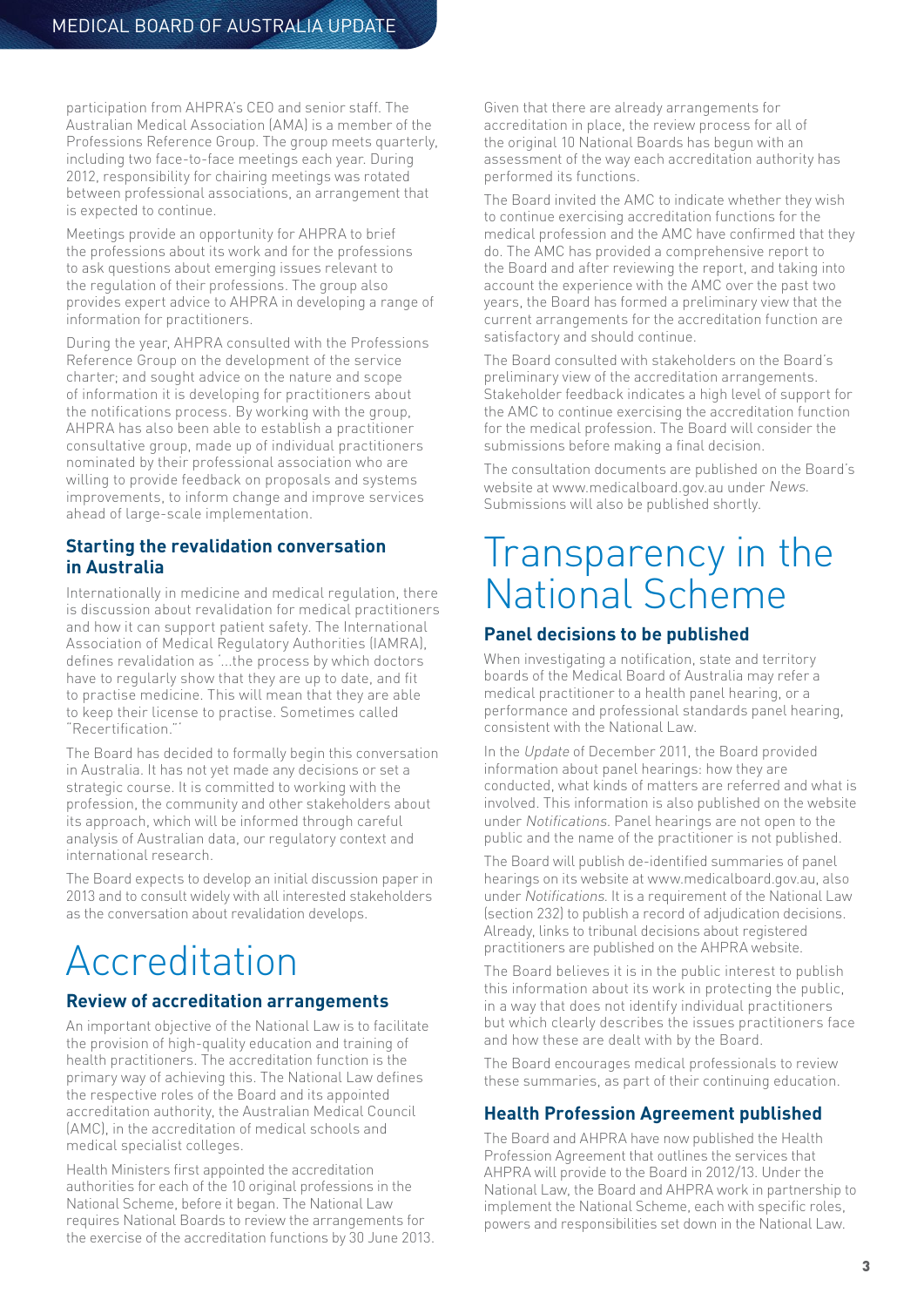The guiding principles of the National Law require the National Scheme to operate in a 'transparent, accountable, efficient, effective and fair way'; and for registration fees to be reasonable 'having regard to the efficient and effective operation of the scheme'.

The Board and AHPRA are committed to transparent and accountable financial reporting. As AHPRA's reporting capability strengthens, it will be able to publish more detailed information about each National Board's financial operations and AHPRA's performance. This complements the audited data and performance reporting included in each year's annual report.

The Board is also committed to using practitioners' registration fees wisely in regulating the profession in the public interest. The Medical Board of Australia's Health Profession Agreement is available for review on the Board's website at [www.medicalboard.gov.au.](http://www.medicalboard.gov.au)

## **Quarterly data**

One of the benefits of the National Scheme is that we now have national registers where we publish information about every registered health practitioner in Australia. For the first time, it is possible to produce accurate reports on the number of practitioners registered in each profession in Australia.

Earlier this year, the Board began publishing quarterly data profiling Australia's medical workforce, including a number of statistical breakdowns about registrants. This data is published on the Board's website at [www.medicalboard.gov.au](http://www.medicalboard.gov.au) under News and Statistics. Similar information about other health professions is also available on each Board's website.

A snapshot from the September quarter reveals there are:

- $\rightarrow$  92,503 registered medical practitioners in Australia
- $\rightarrow$  53,086 practitioners hold specialist registration (most of these also hold general registration)
- $\rightarrow$  there are about 6,000 international medical graduates with limited registration for postgraduate training, or supervised practice, or for area of need
- $\rightarrow$  nearly 25,000 registered practitioners (25%) are aged 31–40 and there are nearly 24,000 over the age of 55, including 411 practitioners aged over 85, and
- $\rightarrow$  39% of the profession are women and 61% are men.

## **Annual report**

AHPRA and the National Boards submitted the 2012 annual report to Ministers by 30 September as required by the National Law. The report, publicly released on 1 November and published on the website, details the work of the National Boards and AHPRA in implementing the second year of the National Registration and Accreditation Scheme.

The annual report indicates:

- $\rightarrow$  there were 4,001 notifications made about medical practitioners in 2012
- $\rightarrow$  3.5% of registered practitioners had a notification made about them
- $\rightarrow$  74% of notifications closed during the year were closed at assessment (for example, they did not progress to investigation, health or performance assessment or hearing)
- $\rightarrow$  in 81% of matters referred for immediate action, the Board took some form of action on the practitioner's registration
- there were 221 mandatory notifications made about medical practitioners, and
- $\rightarrow$  55% of mandatory notifications about medical practitioners relate to concerns about standards, 29% about impairment, nearly 8% about sexual misconduct, and close to 7% about alcohol or drugs.

# Audit

## **Audit framework**

All health practitioners registered under the National Law are required to comply with a range of registration standards. The registration standards are developed by each Board after wide-ranging consultation and must be approved by the Ministerial Council. All health practitioners must comply with the relevant registration standards for English language, criminal history, recency of practice, continuing professional development and professional indemnity insurance. The registration standards for medical practitioners are published on the Board's website at www.medicalboard.gov.au.

AHPRA is currently developing an auditing framework through the Practitioner Audit Project. As part of this large program of work, a pilot was conducted with the pharmacy profession earlier this year. A second phase of the pilot is being run at renewal this year with the optometry, pharmacy and chiropractic professions. In conjunction with the National Boards for each of these professions, the project steering committee will work to deliver a set of findings and recommendations that will eventually be used to develop a robust auditing framework that can be used across all 14 National Boards. This will be developed through analysis of data and process information from the both phases of the pilot.

This second phase began in October 2012 and will continue until early 2013. Practitioners from the three participating professions will be randomly selected when they apply to renew their registration for 2012-13. This will apply to both paper and online renewal applications.

Those selected to participate will be audited for compliance against their Board's registration standards: criminal history, professional indemnity insurance, recency of practice and continuing professional development.

## **CPD audit working group**

The Board recognises that audit of continuing professional development (CPD) for medical practitioners is likely to be complex. While the Board's registration standard for CPD is straightforward, administrative implementation for audit is more difficult because the standard is tailored to the specific circumstances of individual registrants. For example, the requirements differ according to each practitioner's type of registration, level of training and field of practice.

The Board has established a working group on audit of CPD for medical practitioners. In addition to internal stakeholders, the Board has also invited a representative from the Committee of Presidents of Medical Colleges (CPMC), the AMC and the AMA.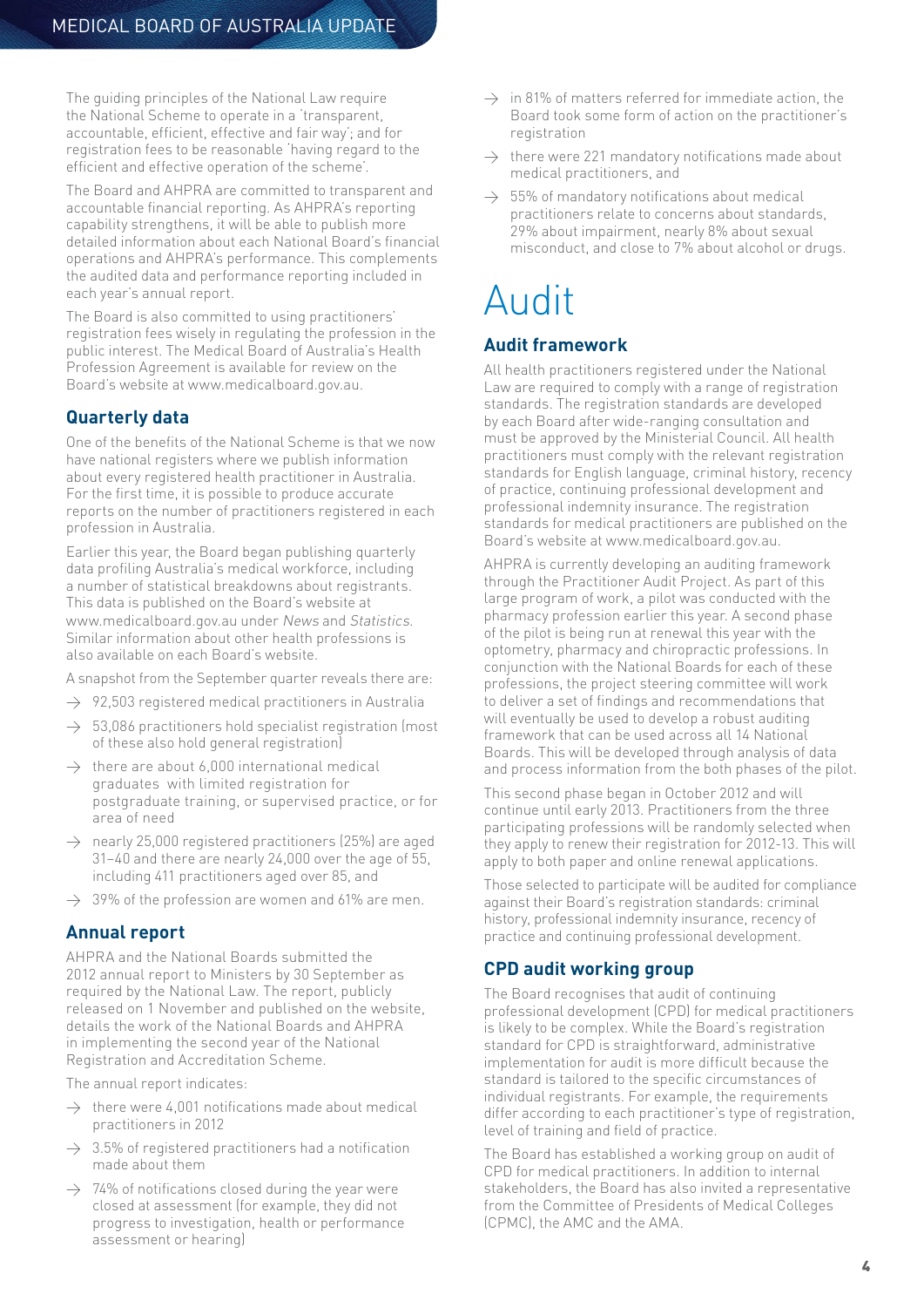## Updates

#### **Intern registration standard approved**

The Ministerial Council has approved the Board's registration standard for granting general registration to Australian and New Zealand medical graduates who have satisfactorily completed intern training. The new standard is published on the website at www.medicalboard.gov.au under Registration standards and will apply to interns who start their intern year from 2014. This late start date is designed to give jurisdictions the opportunity to make any necessary changes to rotations during 2013.

The Board developed the standard after consultation with the profession and other stakeholders. It aims to achieve increased national consistency in the intern year. The standard provides for greater flexibility in training to enable training for increased numbers of medical graduates, while ensuring the intern year continues to meet their educational needs.

The standard moves away from 'general medicine' and 'general surgery' and requires experience in 'medicine' and 'surgery' and focuses on the type of experience obtained, explicitly allowing for part-time internships and allowing for part of the internship to be undertaken outside Australia. Eight weeks' experience in 'emergency medical care' is also required, rather than in 'emergency medicine'. This allows for increased flexibility in the way that experience in emergency medicine is obtained, and allows inclusion of some rural general practice settings covering a rural emergency department.

From 2014 (or 2013 where applicable), interns will be required to perform satisfactorily under supervision in the following terms:

- $\rightarrow$  a term of at least eight weeks that provides experience in emergency medical care
- $\rightarrow$  a term of at least 10 weeks that provides experience in medicine
- $\rightarrow$  a term of at least 10 weeks that provides experience in surgery, and
- $\rightarrow$  a range of other approved terms to make up 12 months (minimum of 47 weeks full-time equivalent service).

Terms must be accredited against approved accreditation standards for intern training.

#### **Consultation on a proposed intern training framework**

At the request of the Board, the AMC has undertaken work to complement and support the registration standard for granting general registration to Australian and New Zealand medical graduates on satisfactory completion of intern training. The AMC has developed draft documents that include:

- a set of global outcomes statements for the intern year that draws on the Australian Curriculum Framework for Junior Doctors and AMC graduate outcome statements for primary medical education
- 2. a national framework for intern training accreditation process that harmonises different approaches to intern training accreditation across the country. This

is necessary if we are to achieve greater national consistency, assure training standards nationally and provide an equitable basis for allocation of Board funds which support this accreditation process. This framework includes:

- national standards for intern training that build on existing state-based guidelines and standards
- quidelines on the experience that interns should obtain during medicine, surgery and emergency medical care terms (terms all interns must complete)
- a quality framework for intern training accreditation, which provides domains for assessment of intern training accreditation bodies in their intern training accreditation roles and a proposed process for assessment of their performance of these roles
- an outline of the roles and responsibilities in the framework, and
- 3. a process for assessment and certification of interns as having met the requirements for granting general registration in the National Scheme. The aim is for an efficient and cost-effective national framework for assessment.

The AMC is currently consulting on these draft documents. They are available on the AMC website at www.amc.org.au. The consultation closes on **17 December 2012**. Stakeholders are encouraged to contribute to the consultation process.

## **Endorsement for acupuncture: registration standard approved**

Medical practitioners who wish to use the title 'acupuncturist' must either have their registration endorsed for acupuncture by the Medical Board of Australia or be registered by the Chinese Medicine Board of Australia.

The Ministerial Council has now approved the Board's registration standard for endorsement of registration for acupuncture. It enables the endorsement of registration for practitioners who have an approved qualification, and it also provides a mechanism to endorse the registration of practitioners who have been performing acupuncture recently.

The standard now applies and is published on the Board's website at www.medicalboard.gov.au under Registration standards.

## **Accreditation standards for programs of study that lead to an endorsement for acupuncture**

The Board asked the AMC to develop accreditation standards for programs of study in acupuncture that lead to an approved qualification. The AMC has now developed draft standards that:

- set broad objectives for training medical practitioners for acupuncture, and
- $\rightarrow$  outline the educational processes and systems that will ensure the programs of study produce graduates capable of carrying out acupuncture for appropriate indications safely and effectively.